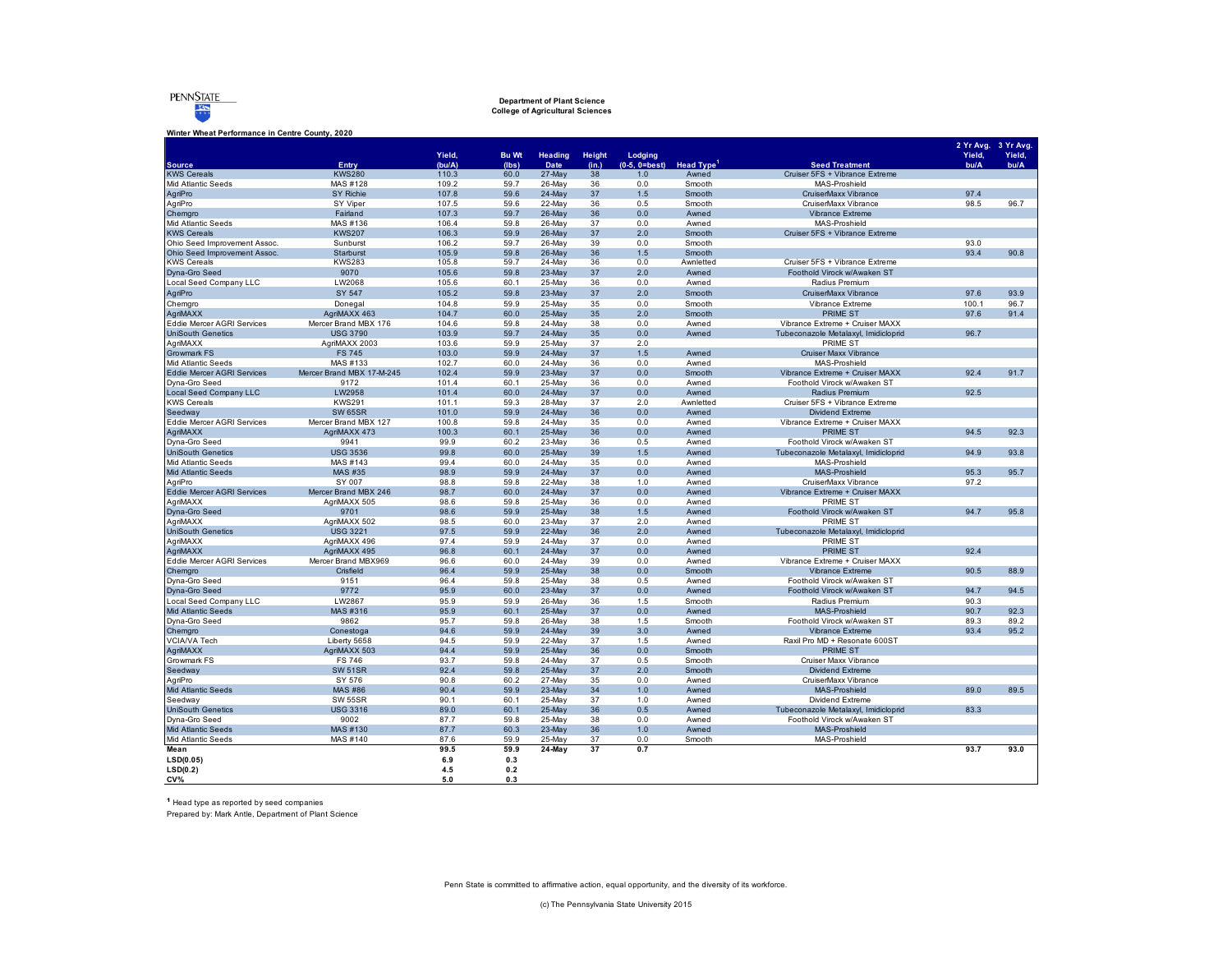**PENNSTATE**  $\frac{V_1}{V_2}$ 

### **Department of Plant Science College of Agricultural Sciences**

Note: The wheat variety trial harvest at Lancaster County was delayed during the first week of June, due to a rainy week that produced over 4.5 inches of rain. The wheat was still standing well on the day of harvest, but b

| Winter Wheat Performance in Lancaster County, 2020 |                                 |                |              |          |                                |                                        |                                                                  |                  |                     |
|----------------------------------------------------|---------------------------------|----------------|--------------|----------|--------------------------------|----------------------------------------|------------------------------------------------------------------|------------------|---------------------|
|                                                    |                                 | Yield.         | <b>Bu Wt</b> | Height   | Lodging                        |                                        |                                                                  | 2 Yr Avg. Yield, | 3 Yr Avg.<br>Yield, |
| <b>Source</b>                                      | Entry                           | (bu/A)         | (Ibs)        | (in.)    |                                | $(0-5, 0=best)$ Head Type <sup>1</sup> | <b>Seed Treatment</b>                                            | bu/A             | bu/A                |
| Seedway<br><b>Eddie Mercer AGRI Services</b>       | SW 65SR<br>Mercer Brand MBX 127 | 125.3          | 56.5         | 39       | 1                              | Awned                                  | Dividend Extreme                                                 |                  |                     |
|                                                    |                                 | 122.3          | 56.2         | 36       | $\mathbf{0}$<br>$\mathbf 0$    | Awned                                  | Vibrance Extreme + Cruiser MAXX                                  |                  |                     |
| Growmark FS                                        | <b>FS 745</b>                   | 118.6          | 55.8         | 36       |                                | Awned                                  | Cruiser Maxx Vibrance                                            |                  |                     |
| Mid Atlantic Seeds                                 | MAS #143                        | 118.3          | 56.0         | 38       | $\mathbf{0}$                   | Awned                                  | MAS-Proshield                                                    |                  |                     |
| Mid Atlantic Seeds<br>Dyna-Gro Seed                | MAS #133                        | 117.2<br>116.8 | 53.5<br>56.0 | 37<br>40 | $\bf 0$<br>$\overline{0}$      | Awned                                  | MAS-Proshield<br>Foothold Virock w/Awaken ST                     | 101.4            | 94.3                |
|                                                    | 9701                            |                |              |          |                                | Awned                                  | MAS-Proshield                                                    |                  |                     |
| Mid Atlantic Seeds                                 | MAS #128                        | 116.6          | 55.8         | 37       | $\bf 0$                        | Smooth                                 |                                                                  |                  |                     |
| Dyna-Gro Seed                                      | 9172                            | 114.2          | 56.0         | 39       | $\mathbf{0}$<br>$\overline{0}$ | Awned                                  | Foothold Virock w/Awaken ST                                      | 99.0             | 95.8                |
| Mid Atlantic Seeds                                 | MAS #86<br><b>KWS283</b>        | 112.0          | 55.8<br>57.0 | 38<br>38 | $\mathbf{0}$                   | Awned<br>Awnletted                     | MAS-Proshield                                                    |                  |                     |
| <b>KWS Cereals</b><br><b>KWS Cereals</b>           | <b>KWS207</b>                   | 112.0<br>111.8 | 55.3         | 36       | $\mathbf 0$                    | Smooth                                 | Cruiser 5FS + Vibrance Extreme<br>Cruiser 5FS + Vibrance Extreme |                  |                     |
|                                                    |                                 |                |              |          |                                |                                        |                                                                  |                  |                     |
| AgriMAXX                                           | AgriMAXX 495                    | 111.7          | 57.3         | 38       | $\mathbf{0}$                   | Awned                                  | <b>PRIME ST</b>                                                  | 99.1             |                     |
| AgriPro                                            | SY 547                          | 111.4          | 55.9         | 37       | $\mathfrak{p}$                 | Smooth                                 | CruiserMaxx Vibrance                                             | 98.2             | 90.2                |
| Chemgro                                            | Fairland                        | 111.4          | 57.6         | 40       | $\bf{0}$                       | Awned                                  | Vibrance Extreme                                                 |                  |                     |
| Dyna-Gro Seed                                      | 9862                            | 110.7          | 56.9         | 38       | $\mathbf 0$                    | Smooth                                 | Foothold Virock w/Awaken ST                                      | 96.0             | 90.4                |
| AgriMAXX                                           | AgriMAXX 505                    | 110.6          | 56.5         | 41       | $\mathbf{0}$                   | Awned                                  | <b>PRIME ST</b>                                                  |                  |                     |
| <b>UniSouth Genetics</b>                           | <b>USG 3221</b>                 | 110.0          | 57.6         | 39       | $\mathbf 0$                    | Awned                                  | Tubeconazole Metalaxyl, Imidicloprid                             |                  |                     |
| AgriMAXX                                           | AgriMAXX 503                    | 109.9          | 57.4         | 40       | $\mathbf{0}$                   | Smooth                                 | <b>PRIME ST</b>                                                  |                  |                     |
| AgriPro                                            | SY 576                          | 109.6          | 55.5         | 41       | $\mathbf 0$                    | Awned                                  | CruiserMaxx Vibrance                                             |                  |                     |
| AgriMAXX                                           | AgriMAXX 2003                   | 109.5          | 55.5         | 39       | $\mathbf{0}$                   |                                        | <b>PRIME ST</b>                                                  |                  |                     |
| Mid Atlantic Seeds                                 | MAS #316                        | 109.1          | 55.0         | 39       | $\mathbf 0$                    | Awned                                  | MAS-Proshield                                                    | 95.2             | 88.0                |
| <b>Local Seed Company LLC</b>                      | LW2867                          | 108.8          | 56.6         | 37       | $\overline{0}$                 | Smooth                                 | Radius Premium                                                   | 99.3             |                     |
| Mid Atlantic Seeds                                 | MAS #136                        | 108.8          | 55.6         | 38       | $\mathbf 0$                    | Awned                                  | MAS-Proshield                                                    |                  |                     |
| <b>UniSouth Genetics</b>                           | <b>USG 3536</b>                 | 108.6          | 55.6         | 39       | $\overline{0}$                 | Awned                                  | Tubeconazole Metalaxyl, Imidicloprid                             | 98.8             | 94.6                |
| Mid Atlantic Seeds                                 | MAS #107                        | 107.9          | 55.1         | 39       | $\overline{0}$                 | Awned                                  | MAS-Proshield                                                    |                  |                     |
| AgriMAXX                                           | AgriMAXX 502                    | 107.7          | 56.4         | 37       | $\mathbf{0}$                   | Awned                                  | <b>PRIME ST</b>                                                  |                  |                     |
| Local Seed Company LLC                             | LW2958                          | 107.4          | 56.8         | 39       | $\mathbf 0$                    | Awned                                  | Radius Premium                                                   | 97.3             |                     |
| Ohio Seed Improvement Assoc.                       | Starburst                       | 107.0          | 58.3         | 37       | $\overline{0}$                 | Smooth                                 |                                                                  | 97.4             |                     |
| Dyna-Gro Seed                                      | 9070                            | 106.8          | 56.2         | 39       | $\mathbf 0$                    | Awned                                  | Foothold Virock w/Awaken ST                                      |                  |                     |
| <b>KWS Cereals</b>                                 | <b>KWS291</b>                   | 106.8          | 56.7         | 38       | $\bf{0}$                       | Awnletted                              | Cruiser 5FS + Vibrance Extreme                                   |                  |                     |
| AgriMAXX                                           | AgriMAXX 473                    | 106.5          | 55.4         | 38       | $\pmb{0}$                      | Awned                                  | <b>PRIME ST</b>                                                  | 96.3             | 91.5                |
| Chemaro                                            | Conestoga                       | 106.5          | 54.9         | 40       | $\overline{0}$                 | Awned                                  | Vibrance Extreme                                                 | 96.4             | 89.9                |
| Mid Atlantic Seeds                                 | MAS #35                         | 105.9          | 57.3         | 39       | $\mathbf 0$                    | Awned                                  | MAS-Proshield                                                    | 100.9            | 93.0                |
| Chemgro                                            | Crisfield                       | 105.8          | 56.8         | 43       | $\mathbf{0}$                   | Smooth                                 | Vibrance Extreme                                                 | 94.5             | 92.3                |
| UniSouth Genetics                                  | <b>USG 3316</b>                 | 105.7          | 56.7         | 39       | $\mathbf 0$                    | Awned                                  | Tubeconazole Metalaxyl, Imidicloprid                             | 93.0             |                     |
| Seedway                                            | <b>SW 51SR</b>                  | 105.6          | 56.2         | 39       | $\mathbf{0}$                   | Smooth                                 | Dividend Extreme                                                 |                  |                     |
| <b>KWS Cereals</b>                                 | <b>KWS280</b>                   | 105.3          | 56.2         | 36       | $\mathbf 0$                    | Awned                                  | Cruiser 5FS + Vibrance Extreme                                   |                  |                     |
| Local Seed Company LLC                             | LW2068                          | 105.1          | 55.7         | 39       | $\mathbf{0}$                   | Awned                                  | Radius Premium                                                   |                  |                     |
| <b>Eddie Mercer AGRI Services</b>                  | Mercer Brand MBX 246            | 105.0          | 57.0         | 37       | $\Omega$                       | Awned                                  | Vibrance Extreme + Cruiser MAXX                                  |                  |                     |
| Growmark FS                                        | <b>FS 746</b>                   | 104.8          | 56.9         | 39       | $\bf{0}$                       | Smooth                                 | Cruiser Maxx Vibrance                                            |                  |                     |
| Eddie Mercer AGRI Services                         | Mercer Brand MBX 176            | 104.7          | 54.9         | 38       | $\mathbf 0$                    | Awned                                  | Vibrance Extreme + Cruiser MAXX                                  |                  |                     |
| Mid Atlantic Seeds                                 | MAS #130                        | 104.5          | 55.9         | 38       | $\overline{0}$                 | Awned                                  | <b>MAS-Proshield</b>                                             |                  |                     |
| Ohio Seed Improvement Assoc.                       | Sunburst                        | 103.9          | 58.7         | 36       | $\mathbf 0$                    | Smooth                                 |                                                                  | 92.2             |                     |
| Chemgro                                            | Donegal                         | 103.5          | 55.0         | 37       | $\pmb{0}$                      | Smooth                                 | Vibrance Extreme                                                 | 91.7             | 84.9                |
| Eddie Mercer AGRI Services                         | Mercer Brand MBX969             | 103.5          | 55.2         | 37       | $\mathbf{1}$                   | Awned                                  | Vibrance Extreme + Cruiser MAXX                                  | 93.6             |                     |
| AgriPro                                            | SY 007                          | 103.3          | 56.9         | 36       | $\overline{0}$                 | Awned                                  | CruiserMaxx Vibrance                                             | 93.6             |                     |
| Dyna-Gro Seed                                      | 9151                            | 103.2          | 57.1         | 38       | $\mathbf 0$                    | Awned                                  | Foothold Virock w/Awaken ST                                      |                  |                     |
| Seedway                                            | <b>SW 55SR</b>                  | 102.5          | 56.0         | 38       | $\mathbf{0}$                   | Awned                                  | <b>Dividend Extreme</b>                                          |                  |                     |
| Eddie Mercer AGRI Services                         | Mercer Brand MBX 17-M-245       | 102.0          | 56.3         | 39       | $\bf 0$                        | Smooth                                 | Vibrance Extreme + Cruiser MAXX                                  |                  |                     |
| Dyna-Gro Seed                                      | 9941                            | 101.5          | 55.1         | 39       | $\overline{0}$                 | Awned                                  | Foothold Virock w/Awaken ST                                      | 95.6             |                     |
| AgriMAXX                                           | AgriMAXX 496                    | 101.2          | 55.8         | 36       | $\mathbf 0$                    | Awned                                  | <b>PRIME ST</b>                                                  |                  |                     |
| AgriPro                                            | <b>SY Viper</b>                 | 100.5          | 56.5         | 40       | $\mathbf{0}$                   | Smooth                                 | CruiserMaxx Vibrance                                             | 95.0             | 91.3                |
| Dyna-Gro Seed                                      | 9772                            | 99.9           | 55.1         | 39       | $\overline{2}$                 | Awned                                  | Foothold Virock w/Awaken ST                                      | 94.1             | 88.1                |
| Dyna-Gro Seed                                      | 9002                            | 98.8           | 56.2         | 38       | $\mathbf{0}$                   | Awned                                  | Foothold Virock w/Awaken ST                                      |                  |                     |
| Mid Atlantic Seeds                                 | MAS #140                        | 98.7           | 56.9         | 39       | $\Omega$                       | Smooth                                 | MAS-Proshield                                                    |                  |                     |
| <b>VCIA/VA Tech</b>                                | Liberty 5658                    | 98.6           | 57.6         | 38       | $\mathbf{0}$                   | Awned                                  | Raxil Pro MD + Resonate 600ST                                    |                  |                     |
| UniSouth Genetics                                  | <b>USG 3790</b>                 | 96.2           | 55.9         | 39       | $\mathbf{3}$                   | Awned                                  | Tubeconazole Metalaxyl, Imidicloprid                             | 93.0             |                     |
| AgriMAXX                                           | AgriMAXX 463                    | 95.0           | 54.7         | 37       | $\pmb{0}$                      | Smooth                                 | <b>PRIME ST</b>                                                  | 88.6             | 82.6                |
| AgriPro                                            | SY Richie                       | 93.5           | 55.5         | 40       | $\mathbf 0$                    | Smooth                                 | CruiserMaxx Vibrance                                             |                  |                     |
| Mean                                               |                                 | 107.6          | 56.2         | 38       | $\overline{\mathbf{0}}$        |                                        |                                                                  | 95.8             | 90.5                |
| LSD(0.05)                                          |                                 | 9.6            | 0.9          |          |                                |                                        |                                                                  |                  |                     |
| LSD(0.20)                                          |                                 | 6.2            | 0.6          |          |                                |                                        |                                                                  |                  |                     |
| CV%                                                |                                 | 6.4            | 1.1          |          |                                |                                        |                                                                  |                  |                     |
|                                                    |                                 |                |              |          |                                |                                        |                                                                  |                  |                     |

1 Head type as reported by seed companies Prepared by: Mark Antle, Department of Plant Science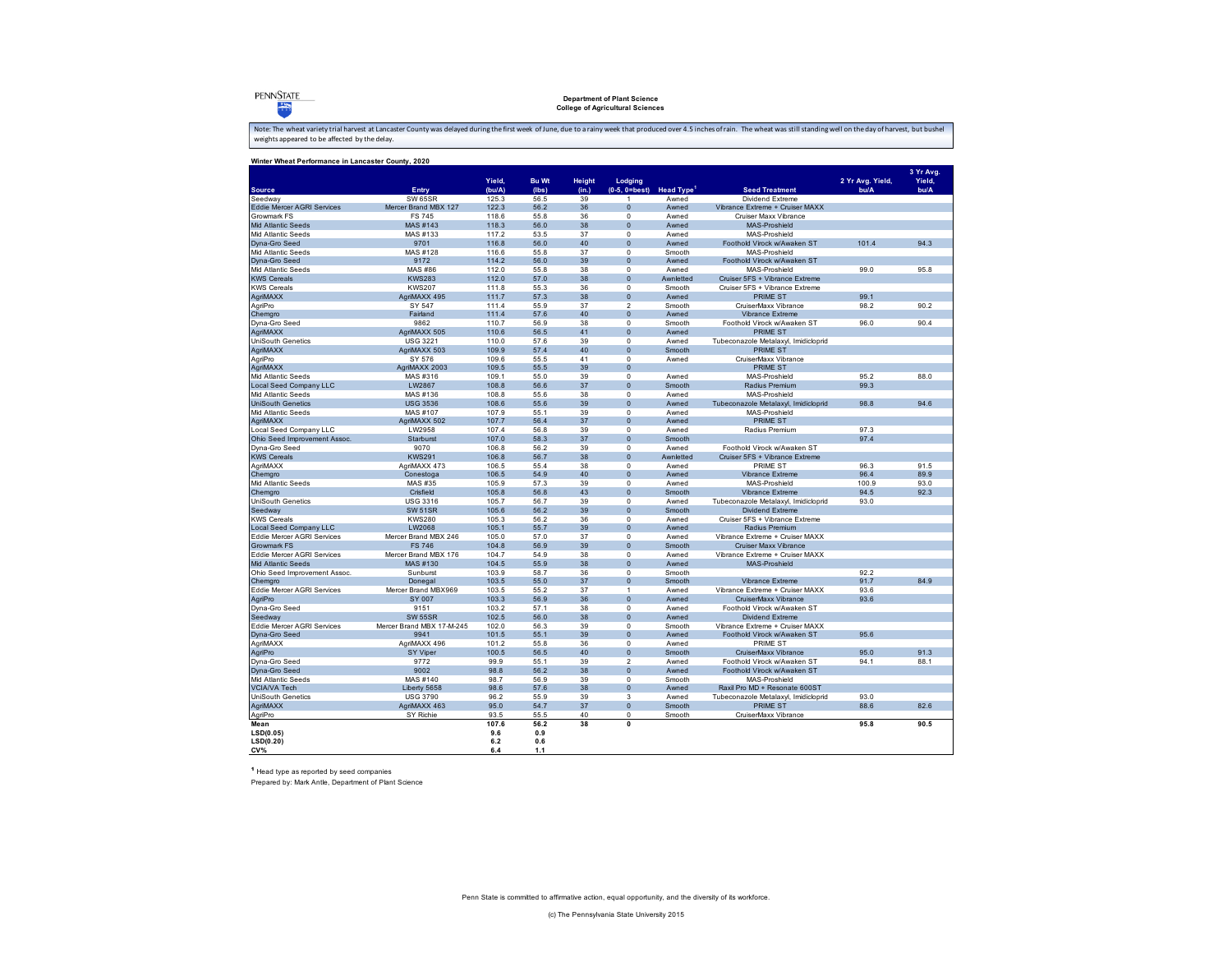#### **Department of Plant Science College of Agricultural**

**Sciences**

### **Winter Wheat Performance combined across Centre and Lancaster County, 2020**

|                                   |                           | Yield, | <b>Bu Wt</b> | <b>Height</b> | Lodging         |
|-----------------------------------|---------------------------|--------|--------------|---------------|-----------------|
| <b>Source</b>                     | <b>Entry</b>              | (bu/A) | (lbs)        | (in.)         | $(0-5, 0=best)$ |
| Seedway                           | <b>SW 65SR</b>            | 113.2  | 58.2         | 38            | 0.5             |
| Mid Atlantic Seeds                | MAS #128                  | 112.9  | 57.8         | 37            | 0.0             |
| <b>Local Seed Company LLC</b>     | LWX20C                    | 112.9  | 58.3         | 37            | 0.0             |
| <b>Eddie Mercer AGRI Services</b> | Mercer Brand MBX 127      | 111.6  | 58.0         | 35            | 0.0             |
| <b>Growmark FS</b>                | <b>FS 745</b>             | 110.8  | 57.9         | 36            | 0.8             |
| Mid Atlantic Seeds                | MAS #133                  | 110.0  | 56.8         | 37            | 0.0             |
| Chemgro                           | Fairland                  | 109.4  | 58.7         | 38            | 0.0             |
| <b>KWS Cereals</b>                | <b>KWS207</b>             | 109.1  | 57.6         | 37            | 1.0             |
| <b>KWS Cereals</b>                | <b>KWS283</b>             | 108.9  | 58.4         | 37            | 0.0             |
| Mid Atlantic Seeds                | MAS #143                  | 108.9  | 58.0         | 36            | 0.0             |
| AgriPro                           | <b>SY 547</b>             | 108.3  | 57.9         | 37            | 1.8             |
| Dyna-Gro Seed                     | 9172                      | 107.8  | 58.1         | 37            | 0.0             |
| <b>KWS Cereals</b>                | <b>KWS280</b>             | 107.8  | 58.1         | 37            | 0.5             |
| Dyna-Gro Seed                     | 9701                      | 107.7  | 58.0         | 39            | 0.8             |
| <b>Mid Atlantic Seeds</b>         | MAS #136                  | 107.6  | 57.7         | 38            | 0.0             |
| Ohio Seed Improvement Assoc.      | Starburst                 | 106.5  | 59.1         | 37            | 0.8             |
| Dyna-Gro Seed                     | 9070                      | 106.2  | 58.0         | 38            | 1.0             |
| <b>Mid Atlantic Seeds</b>         | MAS #107                  | 105.8  | 57.5         | 38            | 1.0             |
| <b>Local Seed Company LLC</b>     | LW2068                    | 105.4  | 57.9         | 38            | 0.0             |
| Ohio Seed Improvement Assoc.      | Sunburst                  | 105.1  | 59.2         | 37            | 0.0             |
| <b>Eddie Mercer AGRI Services</b> | Mercer Brand MBX 176      | 104.7  | 57.4         | 38            | 0.0             |
| AgriMAXX                          | AgriMAXX 505              | 104.6  | 58.2         | 39            | 0.0             |
| <b>Local Seed Company LLC</b>     | LW2958                    | 104.4  | 58.4         | 38            | 0.0             |
| AgriMAXX                          | AgriMAXX 495              | 104.3  | 58.7         | 37            | 0.0             |
| <b>UniSouth Genetics</b>          | <b>USG 3536</b>           | 104.2  | 57.8         | 39            | 0.8             |
| Chemgro                           | Donegal                   | 104.2  | 57.5         | 36            | 0.0             |
| AgriPro                           | <b>SY Viper</b>           | 104.0  | 58.1         | 38            | 0.3             |
| <b>KWS Cereals</b>                | <b>KWS291</b>             | 104.0  | 58.0         | 38            | 1.0             |
| <b>UniSouth Genetics</b>          | <b>USG 3221</b>           | 103.8  | 58.8         | 37            | 1.0             |
| AgriMAXX                          | AgriMAXX 473              | 103.4  | 57.8         | 37            | 0.0             |
| Dyna-Gro Seed                     | 9862                      | 103.2  | 58.4         | 38            | 0.8             |
| AgriMAXX                          | AgriMAXX 502              | 103.1  | 58.2         | 37            | 1.0             |
| <b>Mid Atlantic Seeds</b>         | MAS #316                  | 102.5  | 57.6         | 38            | 0.0             |
| <b>Mid Atlantic Seeds</b>         | MAS #35                   | 102.4  | 58.6         | 38            | 0.0             |
| <b>Local Seed Company LLC</b>     | LW2867                    | 102.4  | 58.3         | 36            | 0.8             |
| <b>Eddie Mercer AGRI Services</b> | Mercer Brand MBX 17-M-245 | 102.2  | 58.1         | 38            | 0.0             |
| AgriMAXX                          | AgriMAXX 503              | 102.2  | 58.7         | 38            | 0.0             |
| <b>Eddie Mercer AGRI Services</b> | Mercer Brand MBX 246      | 101.9  | 58.5         | 37            | 0.0             |
| <b>Mid Atlantic Seeds</b>         | <b>MAS #86</b>            | 101.2  | 57.9         | 36            | 0.5             |
| Chemgro                           | Crisfield                 | 101.1  | 58.4         | 40            | 0.0             |
| AgriPro                           | SY 007                    | 101.1  | 58.4         | 37            | 0.5             |
| Dyna-Gro Seed                     | 9941                      | 100.7  | 57.7         | 37            | 0.3             |
| AgriPro                           | <b>SY Richie</b>          | 100.7  | 57.6         | 38            | 0.8             |
| Chemgro                           | Conestoga                 | 100.6  | 57.4         | 40            | 1.5             |
| AgriPro                           | SY 576                    | 100.2  | 57.9         | 38            | 0.0             |
| <b>UniSouth Genetics</b>          | <b>USG 3790</b>           | 100.1  | 57.8         | 37            | 1.5             |
| <b>Eddie Mercer AGRI Services</b> | Mercer Brand MBX969       | 100.1  | 57.6         | 38            | 0.5             |
| AgriMAXX                          | AgriMAXX 463              | 99.9   | 57.4         | 36            | 1.0             |
| Dyna-Gro Seed                     | 9151                      | 99.8   | 58.5         | 38            | 0.3             |
| AgriMAXX                          | AgriMAXX 496              | 99.3   | 57.9         | 36            | 0.0             |
| <b>Growmark FS</b>                | <b>FS 746</b>             | 99.3   | 58.4         | 38            | 0.3             |
| Seedway                           | <b>SW 51SR</b>            | 99.0   | 58.0         | 38            | 1.0             |
| Dyna-Gro Seed                     | 9772                      | 97.9   | 57.6         | 38            | 0.8             |
| <b>UniSouth Genetics</b>          | <b>USG 3316</b>           | 97.4   | 58.4         | 37            | 0.3             |
| <b>VCIA/VA Tech</b>               | Liberty 5658              | 96.6   | 58.8         | 38            | 0.8             |
| Seedway                           | <b>SW 55SR</b>            | 96.3   | 58.1         | 37            | 0.5             |
| <b>Mid Atlantic Seeds</b>         | MAS #130                  | 96.1   | 58.1         | 37            | 0.5             |
| Dyna-Gro Seed                     | 9002                      | 93.3   | 58.0         | 38            | $0.0\,$         |
| <b>Mid Atlantic Seeds</b>         | MAS #140                  | 93.2   | 58.4         | 38            | 0.0             |
| Mean                              |                           | 103.6  | 58.1         | 37            | 0.4             |

Prepared by: Mark Antle, Department of Plant Science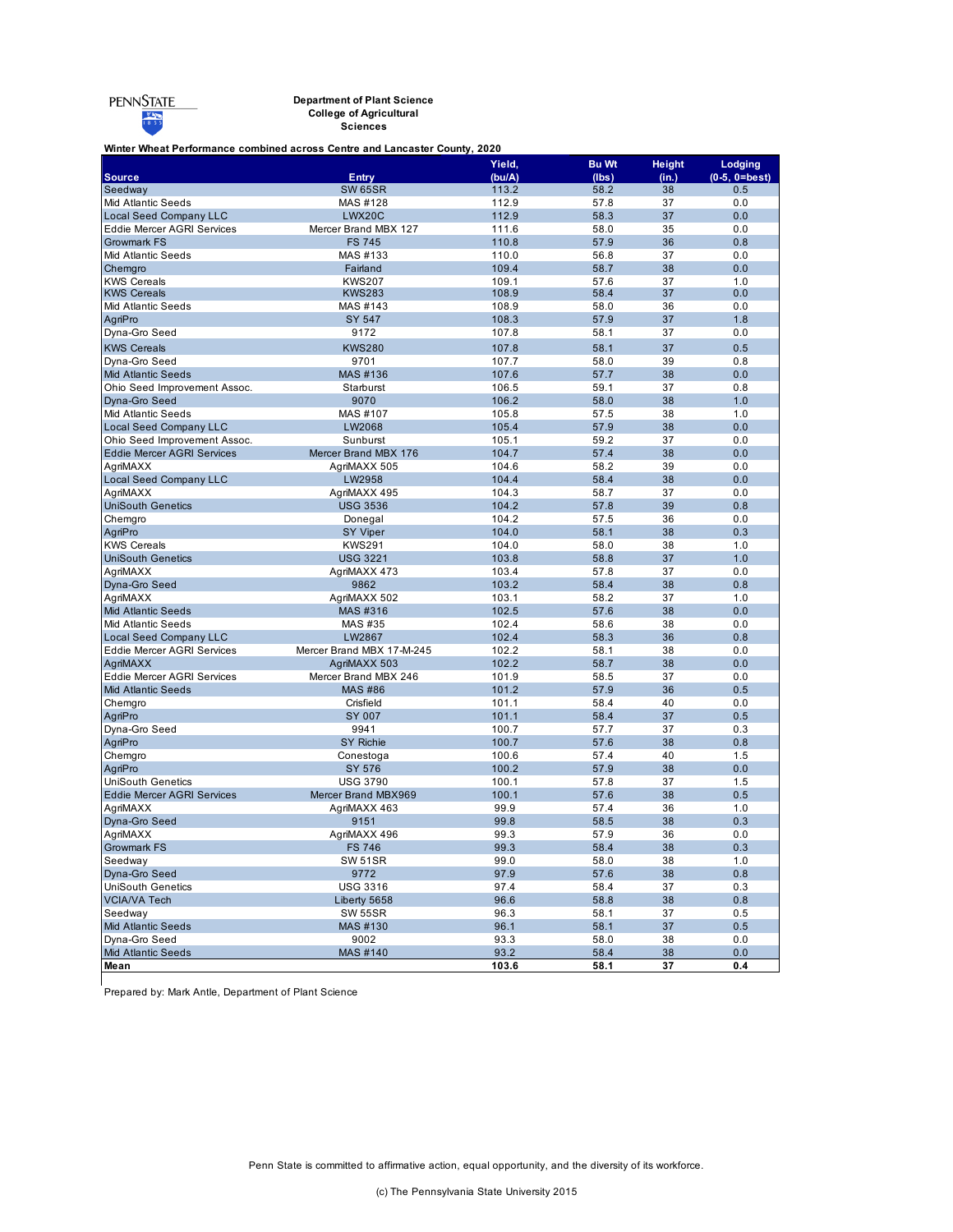

## **Department of Plant Science College of Agricultural Sciences**

| <b>Production Details: Penn State 2020 Winter Wheat Perfomance Trials</b> |                                       |                                     |  |  |  |
|---------------------------------------------------------------------------|---------------------------------------|-------------------------------------|--|--|--|
| Site:                                                                     | <b>Lancaster County (Landisville)</b> | <b>Centre County (Rock Springs)</b> |  |  |  |
| Previous Crop                                                             | Soybeans                              | Oats                                |  |  |  |
| <b>Planting Date</b>                                                      | $15$ -Oct                             | $1-Oct$                             |  |  |  |
| Seeding Rate                                                              | 1.8 million/ac                        | 1.8 million/ac                      |  |  |  |
|                                                                           |                                       |                                     |  |  |  |
| <b>Fall Fertilizer</b>                                                    | none                                  | 200 lb/a 10-20-20                   |  |  |  |
| <b>Herbicides</b>                                                         | 0.75 oz Harmony Extra on 5-Mar        | 0.75 oz Harmony Extra on 18-Mar     |  |  |  |
|                                                                           |                                       |                                     |  |  |  |
| <b>Spring N fertilizer</b>                                                |                                       |                                     |  |  |  |
| N material                                                                | <b>UAN</b>                            | <b>UAN</b>                          |  |  |  |
| N rate                                                                    | 100 $lb/a$                            | 100 $ b/a $                         |  |  |  |
| N application date                                                        | 5-Mar                                 | 11-Mar                              |  |  |  |
|                                                                           |                                       |                                     |  |  |  |
| Harvest Date:                                                             | $15$ -Jul                             | $10$ -Jul                           |  |  |  |